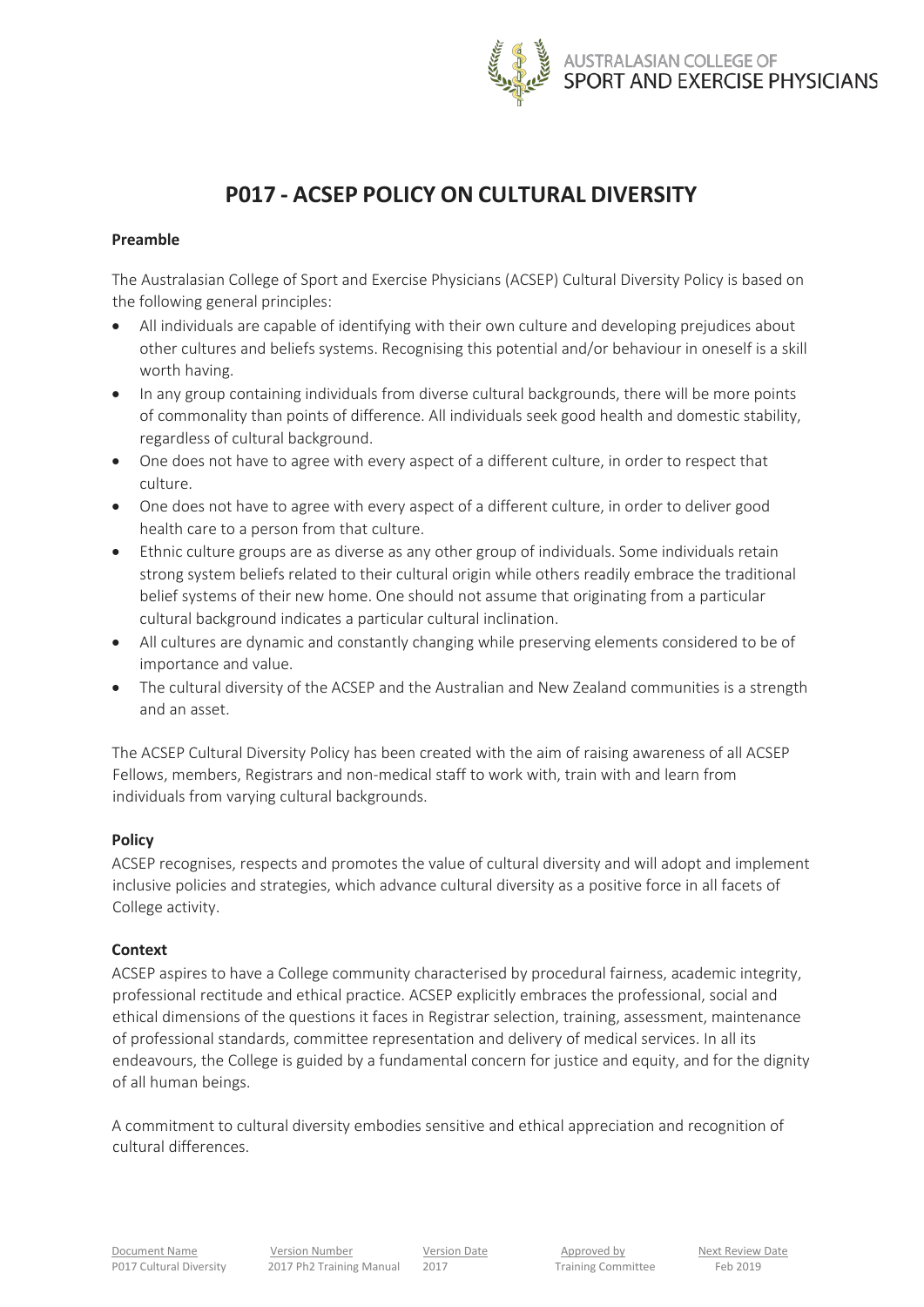

# **Relevant Legislation**

There is a range of relevant federal and state legislation with which ACSEP must comply and which relates directly or tangentially to recognition and accommodation of cultural diversity. ACSEP is committed to complying with all relevant legislation.

# **Policy Objectives**

The objectives of this policy are for the ACSEP, in its Registrar selection, education, training, assessment, maintenance of professional standards and delivery of medical services to:

- a) Give specific acknowledgement and support to the cultures of Australian and New Zealand Indigenous peoples.
- b) Recognize and value the multicultural nature of the Australian and New Zealand societies and of the College community.
- c) Provide a diverse, flexible and creative training and collegiate environment which acknowledges, supports, values and encourages cultural diversity and assists in the development of understandings of and insights into a range of cultures.
- d) Facilitate the contribution and successful participation within the College, its training program and executive, of Fellows, members, Registrars and non-medical staff from diverse cultural backgrounds.
- e) Emphasise the value of cultural diversity and strengthen its commitment to cultural inclusiveness, in:
	- Selection of Registrars;
	- Training activities;
	- Curriculum structure and delivery;
	- All assessment processes;
	- Maintenance of professional standards:
	- Membership and functions of executive committees; and
	- Delivery of medical services to the community.
- f) Educate Fellows, members, Registrars and non-medical staff so that they are capable of responding sensitively, sympathetically and justly in any cultural context.
- g) Attempt to redress any unfair, discriminatory or illegal practices which may result or have resulted directly or indirectly from cultural difference, identity and/or context.

ACSEP in its various activities, including the development and application of policies, which guide its operation, will be informed by its commitment to support of and sensitivity to cultural diversity.

# **Policy Implementation**

In order to achieve the above policy, the College will develop and adapt its policies, procedures and practices to integrate the principle of respect and support for cultural diversity.

# **The Curriculum**

The College will develop strategies to give effect to its commitment to inclusive, cross-cultural perspectives in the structure of the curriculum, the teaching of the curriculum and the conduct of the curriculum-based assessment.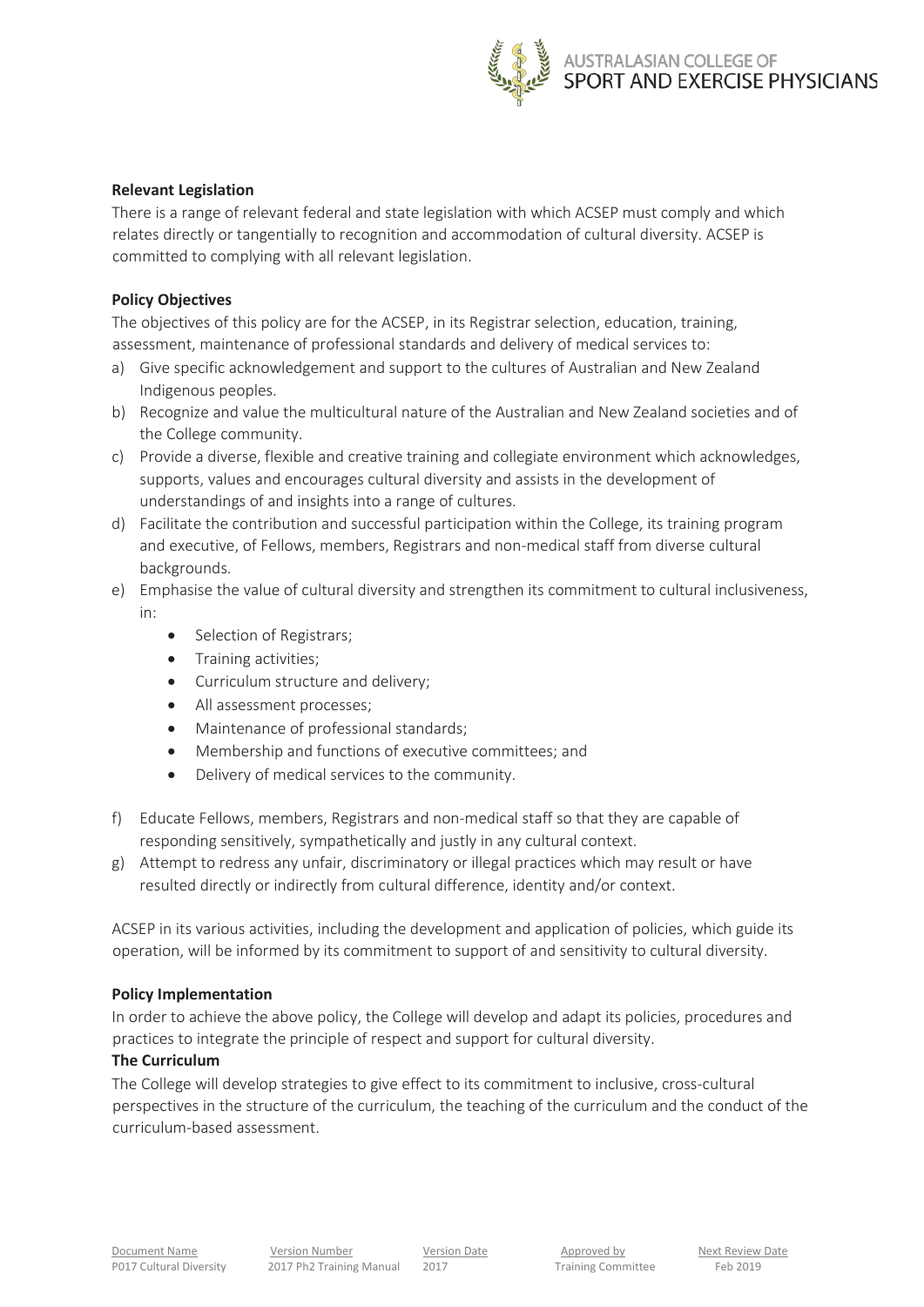

In future curriculum and assessment reviews, the principles of cultural awareness will be applied in the design and delivery of the curriculum and to training and assessment methods used.

The curriculum will:

- a) Assist the introduction of Registrars to the ACSEP and the relevant training expectations, and in particular will assist in the transition of Registrars facing a variety of linguistic, personal and intellectual challenges.
- b) Include cross-cultural content, value diversity, and respect and support culturally diverse approaches to learning and ways of understanding.
- c) Encourage an open and inclusive approach, which values learning from others (particularly others from different cultural backgrounds) and respects diversity of perspectives.
- d) Equip Registrars to undertake training and research in a manner which observes ethical guidelines, is sensitive to relevant cultural protocols of subject groups, including language protocols, and generally is culturally appropriate.
- e) Be designed to engage Registrars of diverse cultural backgrounds.

### **Selection of Registrars, training, assessment and maintenance of professional standards**

ACSEP will ensure that Registrar selection, training, research, supervision and assessment practices are sensitive to and support cultural diversity.

All College documents will promote use of spoken and written language that is free from stereotyping or bias and inclusive in valuing diversity.

Maintenance of Professional Standards (MOPS) will be structured having regard to the ACSEP commitment to supporting cultural diversity.

Train the Trainer programs and other professional development courses will support cultural diversity.

Within the training and learning process, academic integrity and freedom must be upheld while respecting cultural differences.

#### **Employment**

Employment policies and procedures will, where appropriate, foster the cultural diversity of the workforce.

The College will conduct training and development programs of relevance to cultural diversity on the basis of need.

#### **Executive**

Decision-making within the College will, wherever reasonably practicable, be informed by input from Fellows, members, Registrars and non-medical staff from diverse backgrounds.

To the extent reasonably possible and appropriate, the membership of various committees and working groups will reflect the diversity of the College community.